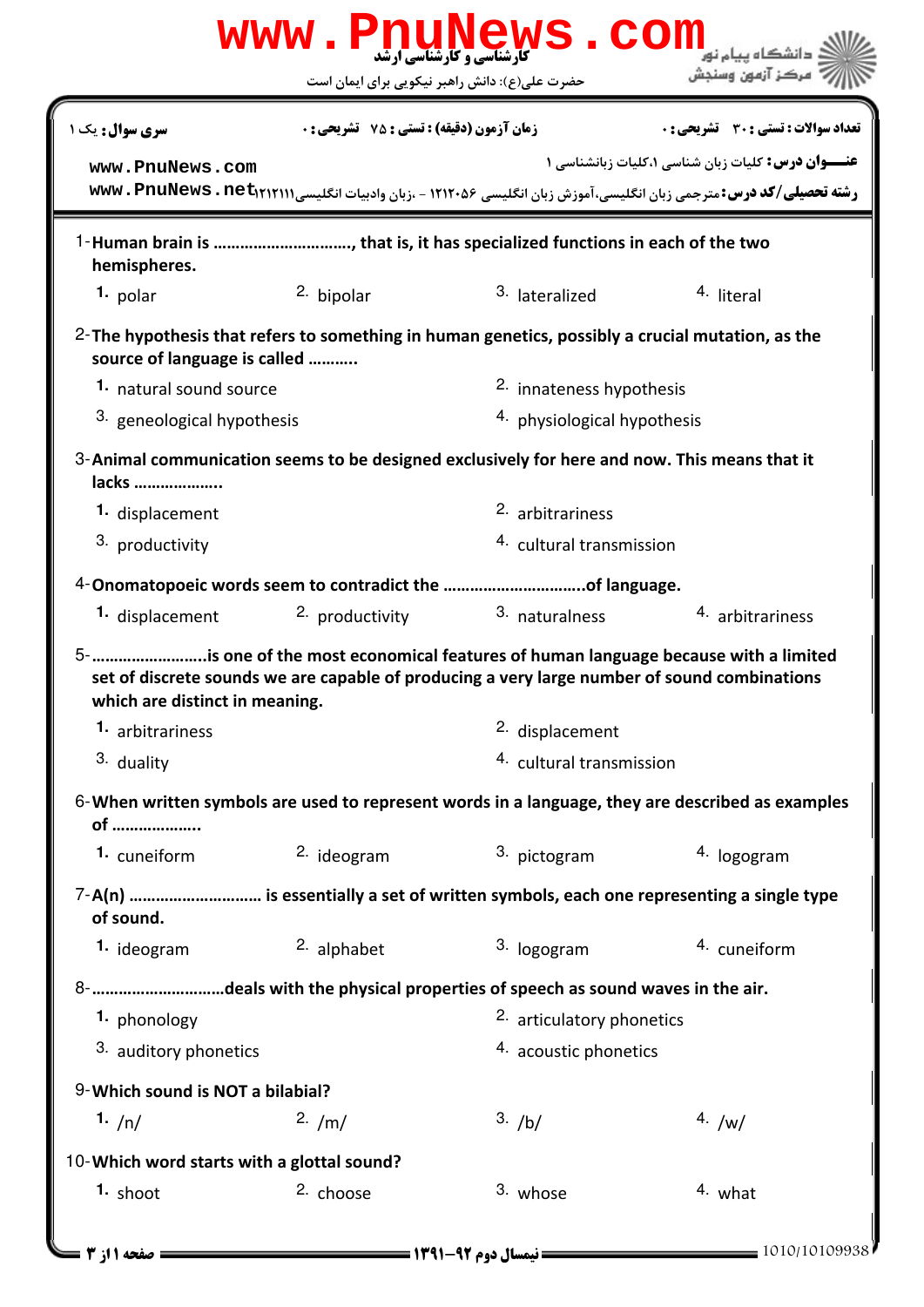|                           |                                                    | حضرت علی(ع): دانش راهبر نیکویی برای ایمان است                                                                  | ' مرڪز آزمون وسنڊش                                |
|---------------------------|----------------------------------------------------|----------------------------------------------------------------------------------------------------------------|---------------------------------------------------|
| <b>سری سوال :</b> یک ۱    | <b>زمان آزمون (دقیقه) : تستی : 75 ٪ تشریحی : 0</b> |                                                                                                                | <b>تعداد سوالات : تستی : 30 ٪ تشریحی : 0</b>      |
| www.PnuNews.com           |                                                    | رشته تحصیلی/کد درس: مترجمی زبان انگلیسی، آموزش زبان انگلیسی ۱۲۱۲۰۵۶ - ،زبان وادبیات انگلیسی www. PnuNews . net | عنــوان درس: کلیات زبان شناسی ۱،کلیات زبانشناسی ۱ |
| 11- are all voiced.       |                                                    |                                                                                                                |                                                   |
| 1. fricatives             | 2. affricates                                      | 3. stops                                                                                                       | 4. nasals                                         |
| narrow opening are called |                                                    | 12-The sounds produced by almost blocking the airstream and having the air push through a very                 |                                                   |
| 1. stops                  | 2. fricatives                                      | 3. affricates                                                                                                  | 4. liquids                                        |
|                           |                                                    | 13-In casual speech, we all use  more than any other single sound.                                             |                                                   |
| $1.$ schwa                | 2. diphthong                                       | 3. triphthong                                                                                                  | 4. flap                                           |
|                           |                                                    | 14- is the description of sound system and sound patterns in a language.                                       |                                                   |
| 1. phonetics              |                                                    | <sup>2.</sup> auditory phonetics                                                                               |                                                   |
| 3. articulatory phonetics |                                                    | 4. phonology                                                                                                   |                                                   |
|                           |                                                    | 15-An essential property of a (n)  is that it functions contrastively.                                         |                                                   |
| $1.$ sound                | 2. phone                                           | 3. phoneme                                                                                                     | 4. allophone                                      |
|                           |                                                    | 16-When we have a group of several phonemes, all of which are versions of one phoneme, we refer                |                                                   |
|                           |                                                    | <b>1.</b> phonotactics <b>2.</b> allophones 3. phones                                                          | 4. phonetics                                      |
|                           |                                                    | 17-When a group of words can be differentiated, each one from others, by changing one phoneme                  |                                                   |
| 1. phone                  | 2. allophone                                       | 3. minimal set                                                                                                 | 4. minimal pair                                   |
|                           |                                                    | 18-The constraints on the sequence or positions of phonemes in the words of a language are called              |                                                   |
| 1. phonotactics           | 2. phonetics                                       | 3. minimal pair                                                                                                | 4. cognates                                       |
|                           |                                                    | 19-The syllable structure of many languages is predominantly                                                   |                                                   |
| 1. $V$                    | 2. CV                                              | $3. \vee C$                                                                                                    | 4. CVC                                            |
| always be                 |                                                    | 20-In English, when we have a syllable beginning with three consonants, the first consonant must               |                                                   |
| 1. $/p/$                  | 2. $/s/$                                           | 3. a voiceless stop                                                                                            | 4. a voiced stop                                  |
|                           |                                                    |                                                                                                                |                                                   |
| 1. eponyms                | <sup>2.</sup> blending                             | 3. hypocorisms                                                                                                 | 4. acronyms                                       |
|                           |                                                    | 22- is also called "category change" and "function shift".                                                     |                                                   |
| 1. back formation         | 2. blending                                        | 3. calque                                                                                                      | 4. conversion                                     |